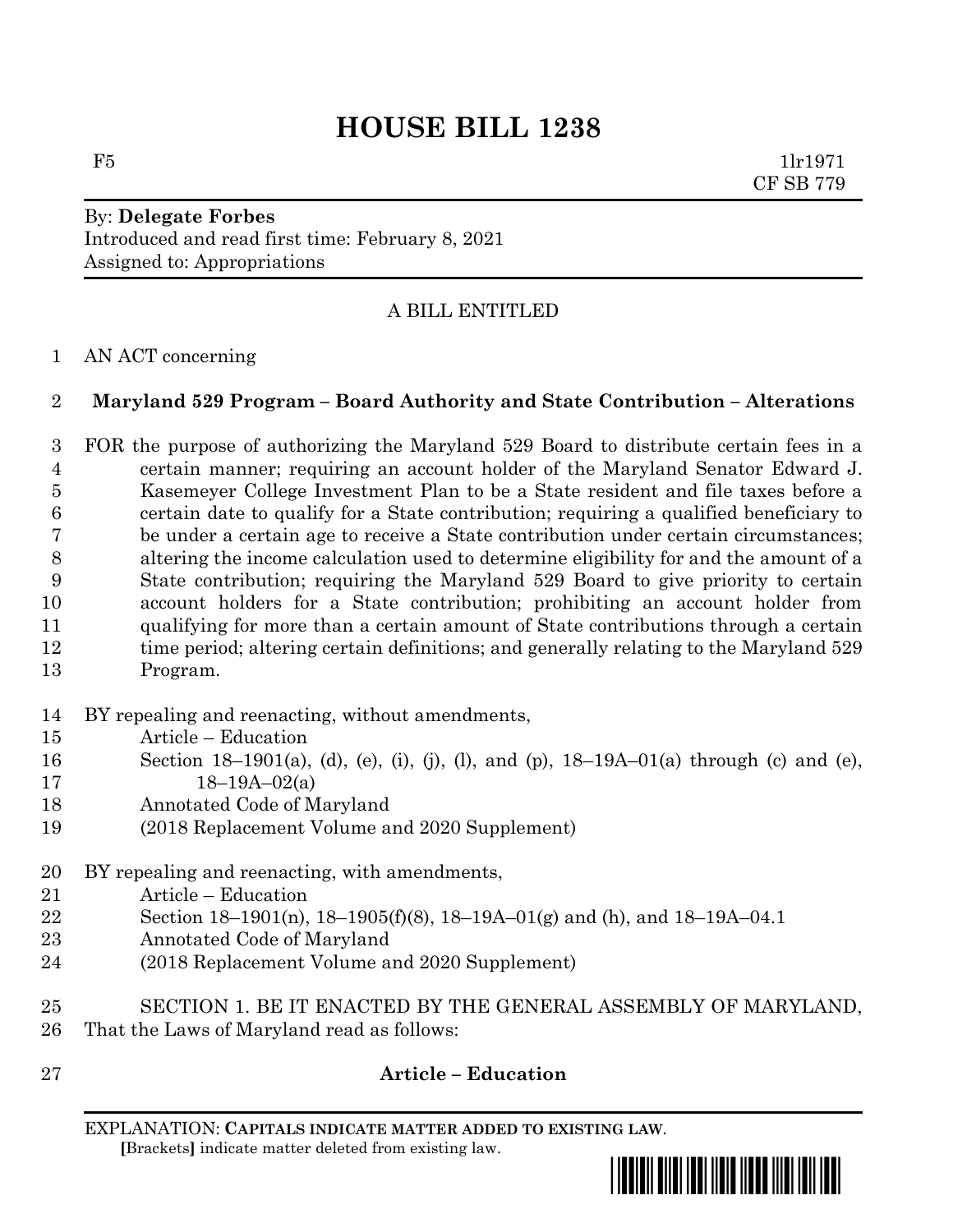18–1901.

(a) In this subtitle the following words have the meanings indicated.

(d) "Board" means the Maryland 529 Board.

 (e) "Broker–Dealer Plan" means the Maryland Broker–Dealer College Investment Plan established under Subtitle 19B of this title.

 (i) "Maryland ABLE Program" means the Maryland Achieving a Better Life Experience Program established under Subtitle 19C of this title.

 (j) "Plan" means the Maryland Senator Edward J. Kasemeyer College Investment Plan established under Subtitle 19A of this title.

(l) "Program" means Maryland 529.

 (n) "Qualified higher education expenses" has the meaning stated in § **[**529(e)**] 529** of the Internal Revenue Code.

 (p) "Trust" means the Maryland Senator Edward J. Kasemeyer Prepaid College Trust established under this subtitle.

18–1905.

(f) In addition, the Board may:

 (8) Subject to the review of the General Assembly, impose **[**and**],** collect**, AND DISTRIBUTE ACROSS MARYLAND 529 PROGRAMS** reasonable administrative fees for any transactions under the Trust, the Plan, the Broker–Dealer Plan, or the Maryland ABLE Program or involving prepaid contracts or transactions affecting the Program, the Trust, the Plan, the Broker–Dealer Plan, or the Maryland ABLE Program;

18–19A–01.

(a) In this subtitle the following words have the meanings indicated.

 (b) "Account holder" means the person who established an investment account on behalf of a qualified designated beneficiary.

 (c) "Board" means the Maryland 529 Board established under § 18–1904 of this title.

 (e) "Investment account" means an account established by an account holder under this subtitle on behalf of a qualified designated beneficiary for the purpose of applying distributions toward qualified higher education expenses at eligible educational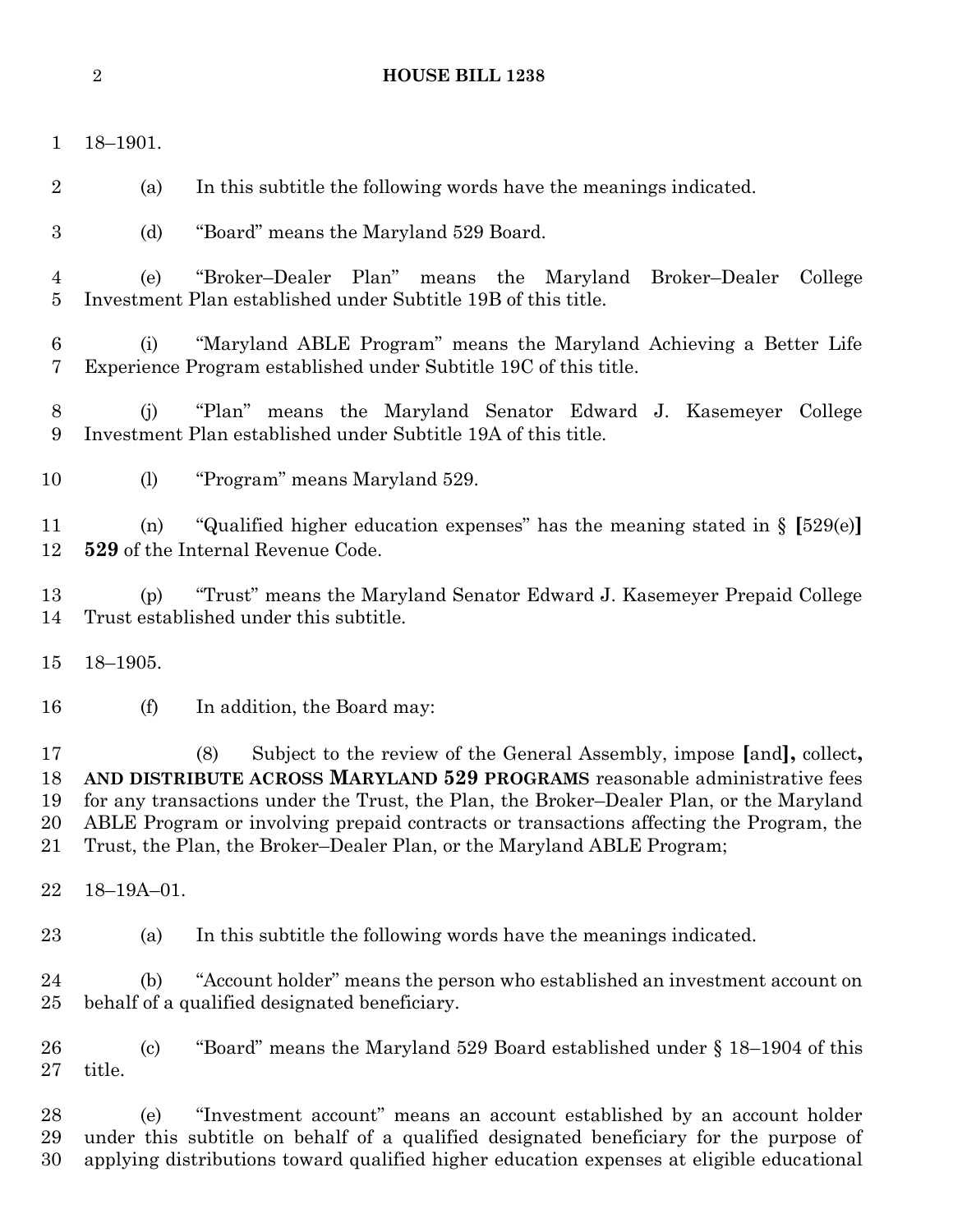institutions.

 (g) "Qualified designated beneficiary" has the meaning stated in § **[**529(e)**] 529** of the Internal Revenue Code.

 (h) "Qualified higher education expenses" has the meaning stated in § **[**529(e)**] 529** of the Internal Revenue Code.

- 18–19A–02.
- (a) There is a Maryland Senator Edward J. Kasemeyer College Investment Plan.

18–19A–04.1.

 (a) (1) Subject to paragraph (2) of this subsection, for investment accounts established after December 31, 2016, a State contribution may be made to not more than two investment accounts for each qualified beneficiary as provided in this section if:

 (i) The qualified beneficiary of the investment account **[**is a**] AND THE ACCOUNT HOLDER ARE** Maryland **[**resident**] RESIDENTS**;

 (ii) The account holder submits an application to the Board or its designee between January 1 and June 1 of each year; **[**and**]**

 (iii) The account holder has Maryland **[**taxable**] ADJUSTED GROSS** income in the previous taxable year no greater than \$112,500 for an individual or \$175,000 for a married couple filing a joint return**;**

 **(IV) THE ACCOUNT HOLDER FILES INCOME TAXES ON OR BEFORE JULY 15 OF EACH YEAR; AND**

 **(V) THE QUALIFIED BENEFICIARY IS UNDER THE AGE OF 26 YEARS IN THE CALENDAR YEAR BEFORE THE ACCOUNT HOLDER SUBMITS AN APPLICATION**.

 (2) For State contribution application periods after December 31, 2020, a qualified beneficiary may not receive more than two State contributions for each year the qualified beneficiary is eligible for the State contribution under this section.

- (b) (1) An application may be made in person, online, or by mail.
- 28 (2) The Board shall develop:
- (i) An application form that:
- 1. Includes permission for confirming Maryland taxable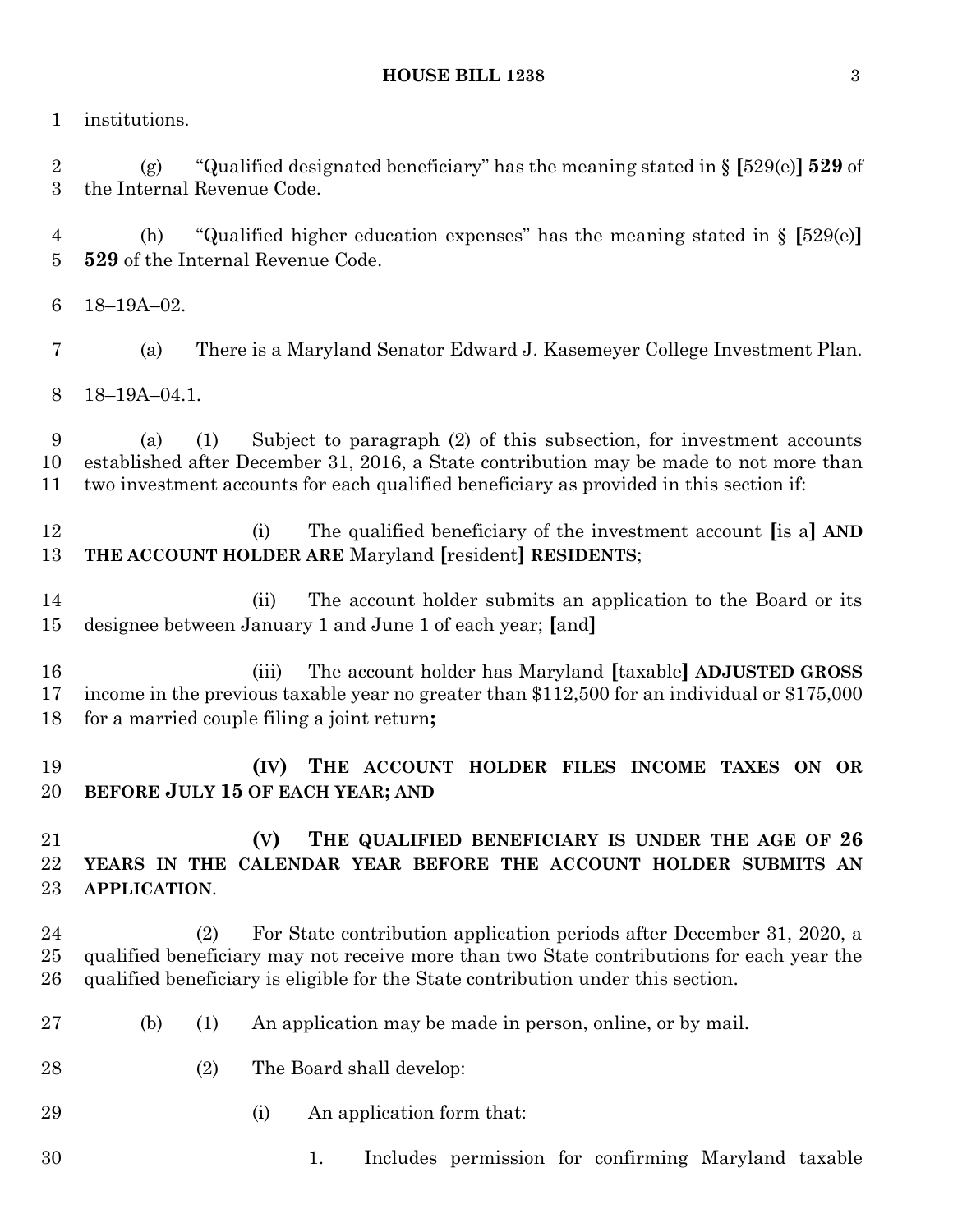|                                    | $\overline{4}$                                                                                                                                                                                                                                                                                                                                                                                                                           |       | <b>HOUSE BILL 1238</b>                                                                                                        |
|------------------------------------|------------------------------------------------------------------------------------------------------------------------------------------------------------------------------------------------------------------------------------------------------------------------------------------------------------------------------------------------------------------------------------------------------------------------------------------|-------|-------------------------------------------------------------------------------------------------------------------------------|
| $\mathbf 1$                        | income with the Comptroller; and                                                                                                                                                                                                                                                                                                                                                                                                         |       |                                                                                                                               |
| $\overline{2}$                     |                                                                                                                                                                                                                                                                                                                                                                                                                                          |       | 2.<br>Allows for certification of Maryland residency;                                                                         |
| $\boldsymbol{3}$<br>$\overline{4}$ | application; and                                                                                                                                                                                                                                                                                                                                                                                                                         | (ii)  | A procedure to certify the date and time of receipt of an                                                                     |
| $\overline{5}$                     |                                                                                                                                                                                                                                                                                                                                                                                                                                          | (iii) | Any other necessary procedures for the submittal of applications.                                                             |
| 6<br>7<br>8<br>9                   | For an account holder with Maryland [taxable] ADJUSTED GROSS<br>$\left( \mathrm{c}\right)$<br>(1)<br>income of less than \$50,000 for an individual or \$75,000 for a married couple filing a joint<br>return who contributes at least \$25 per beneficiary during the contribution period in<br>subsection (e) of this section, the State shall provide an additional \$500 per beneficiary.                                            |       |                                                                                                                               |
| 10<br>11<br>12<br>13<br>14         | For an account holder with Maryland [taxable] ADJUSTED GROSS<br>(2)<br>income of at least \$50,000 but less than \$87,500 for an individual or at least \$75,000 but<br>less than \$125,000 for a married couple filing a joint return who contributes at least \$100<br>per beneficiary during the contribution period in subsection (e) of this section, the State<br>shall provide an additional \$500 per beneficiary.               |       |                                                                                                                               |
| 15<br>16<br>17<br>18<br>19         | For an account holder with Maryland [taxable] ADJUSTED GROSS<br>(3)<br>income of at least \$87,500 but no greater than \$112,500 for an individual or at least<br>\$125,000 but no greater than \$175,000 for a married couple filing a joint return who<br>contributes at least \$250 per beneficiary during the contribution period in subsection (e) of<br>this section, the State shall provide an additional \$250 per beneficiary. |       |                                                                                                                               |
| 20<br>21                           | The Governor shall appropriate in the budget bill at least the following<br>(d)<br>(1)<br>amounts for State contributions:                                                                                                                                                                                                                                                                                                               |       |                                                                                                                               |
| 22                                 |                                                                                                                                                                                                                                                                                                                                                                                                                                          | (i)   | \$5,000,000 in fiscal year 2018; and                                                                                          |
| 23                                 |                                                                                                                                                                                                                                                                                                                                                                                                                                          | (ii)  | \$3,000,000 in fiscal year 2019 and each fiscal year thereafter.                                                              |
| 24<br>25                           | If the funding provided in a fiscal year is not sufficient to fully fund all<br>(2)<br>State contributions authorized under this section, the Board shall:                                                                                                                                                                                                                                                                               |       |                                                                                                                               |
| 26<br>27                           | received; and                                                                                                                                                                                                                                                                                                                                                                                                                            | (i)   | Provide contributions in the order in which applications are                                                                  |
| 28<br>29                           |                                                                                                                                                                                                                                                                                                                                                                                                                                          | (ii)  | Give priority to applications of account holders who [did] HAVE<br>not [receive] RECEIVED a contribution [in any prior year]. |
| 30<br>31<br>32                     | An account holder shall contribute at least the amount specified under<br>(e)<br>(1)<br>subsection (c) of this section on or before November 1 of each year in order to qualify for the<br>State contribution.                                                                                                                                                                                                                           |       |                                                                                                                               |
| 33                                 | (2)                                                                                                                                                                                                                                                                                                                                                                                                                                      |       | A State contribution shall be made by December 31 of the calendar year                                                        |